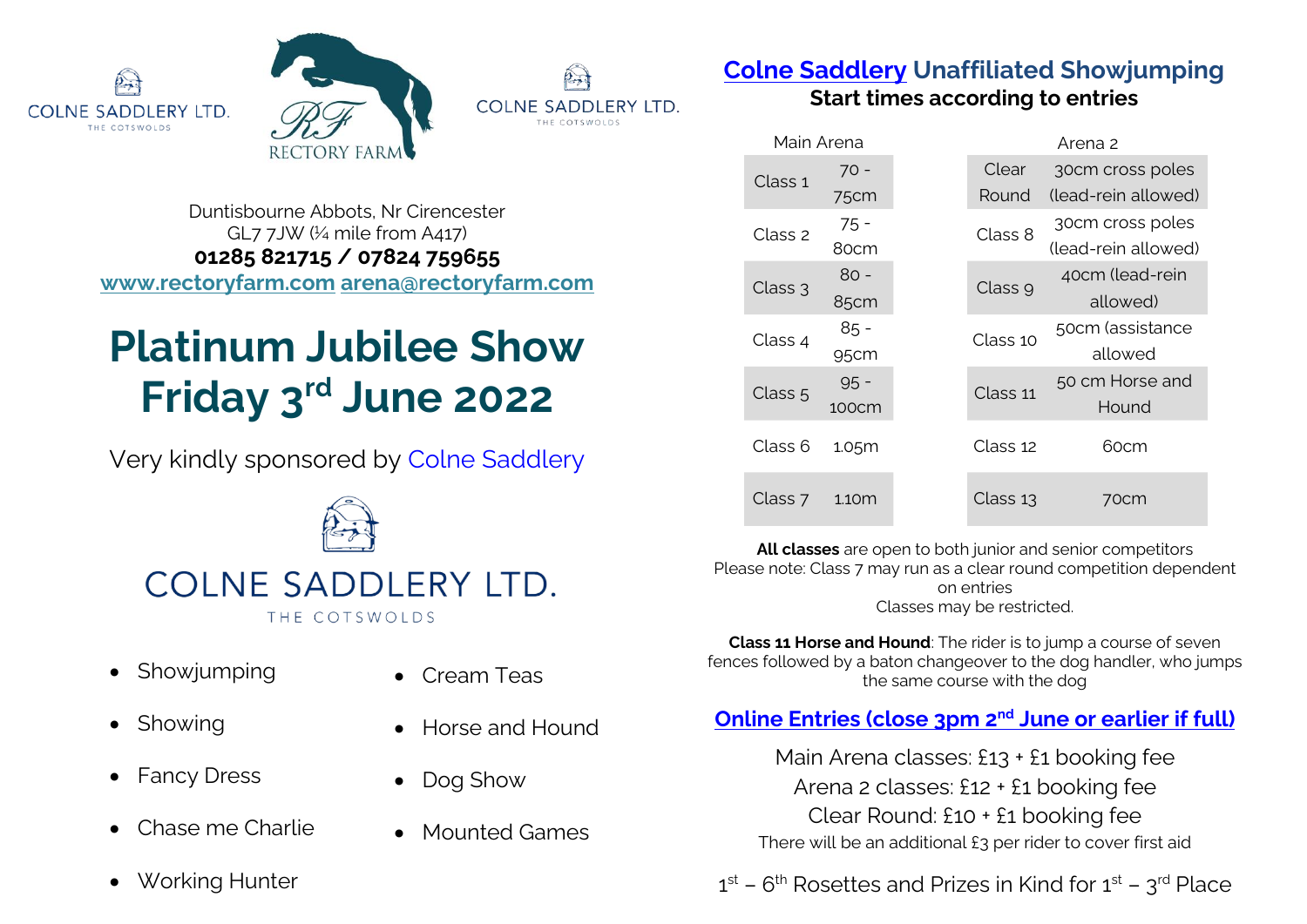## **[Colne Saddlery](https://www.colnesaddlery.co.uk/) Unaffiliated Showing/Working Hunter/Chase me Charlie**

### **Start times according to entries**

## **Arena 3**

| Class 1            | <b>Best Turned</b><br>Out            | To include lead-rein                                                                                             |  |
|--------------------|--------------------------------------|------------------------------------------------------------------------------------------------------------------|--|
| Class <sub>2</sub> | <b>Best Coloured</b><br>Ridden       | To include piebald, skewbald,<br>tricoloured, dun, palomino and<br>appaloosa                                     |  |
| Class 3            | <b>Best Coloured</b><br>in Hand      | See above                                                                                                        |  |
| Class 4            | <b>Best Veteran</b><br>Horse or Pony | Ridden<br>Horses and Ponies 16 and over                                                                          |  |
| Class 5            | <b>Best Lead-Rein</b>                | Ponies to be 12.2hh and under.<br>Rider to be 8 and under                                                        |  |
| Class <sub>6</sub> | <b>Best Family</b><br>Pony           | To include mounting/dismounting,<br>leading in hand and jumping a<br>small cross pole. Manners will be<br>judged |  |
| Class 7            | <b>Best Family</b><br>Horse          | See above                                                                                                        |  |
| Class 8            | <b>Best Working</b><br>Hunter Pony   | Ponies to be 14hh and under                                                                                      |  |
| Class 9            | <b>Best Working</b><br>Hunter        | Horses to be 14hh and over                                                                                       |  |
| Class 10           | Chase me<br>Charlie                  | Ponies to be 14.2hh and under                                                                                    |  |
| Class 11           | Chase me<br>Charlie                  | Horses to be 14.3hh and over                                                                                     |  |

**All classes** are open to both junior and senior competitors unless specified. Classes may be restricted.

### **[Online Entries](https://www.rectoryfarm.com/show-jumping/unaffiliated-show-jumping-schedule/) (close 3pm 2nd June or earlier if full)**

All Arena 3 classes: £10 + £1 booking fee There will be an additional £3 per rider to cover first aid

> Rosette's  $1^{\text{st}}$  –  $6^{\text{th}}$ Prizes in Kind for  $1<sup>st</sup>$  –  $3<sup>rd</sup>$  Place

Class 1 is scheduled to begin at approx. 9:00am. However, this may vary dependent on entries

Judge: Cindy Fruin

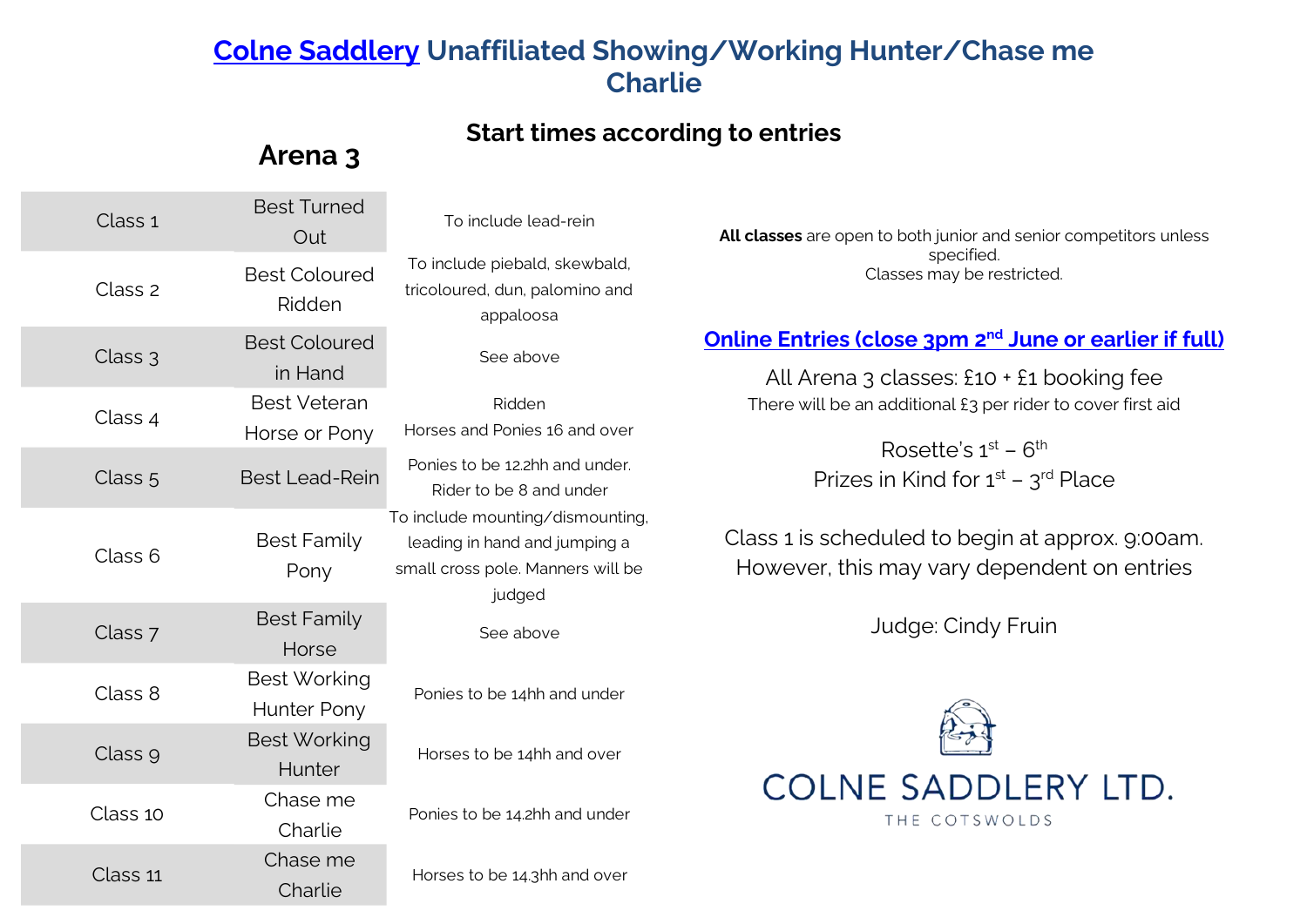## **[Colne Saddlery](https://www.colnesaddlery.co.uk/) Fancy Dress/Mounted Games/Dog Show**

## 1. Bending 2. Walk, trot, canter, lead **Fancy Dress** with a Royal Theme **Mounted Games** Sections 8 - 10 7 and under (incl lead rein) 11 and over 3. Egg and Spoon 4. Mug Race 5. Dressing Up 6. Bean Bag 7. Musical Poles **Arena 4 (to begin at approx. 10am)** Judge: Fiona Russel Brown Please note: No whips or spurs

**Fancy Dress** - Entries to be made ringside between 9:00 – 9:45am £4/entry. Rosettes  $1<sup>st</sup>$  – 8th

**Mounted Games** – Entries to be made ringside from 10:00am onwards £3/race. Buy 6 and get the  $7<sup>th</sup>$ free! Additional £3 per rider to cover first aid Rosettes for  $1^\text{st}$  –  $4^\text{th}$ 

**Dog Show** – Enter at ringside by 1:30pm to begin at approx. 2pm £2.50/class. Buy 5 and get the 6<sup>th</sup> Free! Rosettes for  $1<sup>st</sup> - 6<sup>th</sup>$ Prizes in Kind  $1<sup>st</sup> - 3<sup>rd</sup>$ 



## **Arena 4 (to begin at approx. 2pm)**

## **Dog Show**

1. The Prettiest Bitch

2. The Handsomest Dog

3. The Best Rescue

4. The Best Cross Bred

5. The Golden Oldie

6. The Dog with the Waggiest Tail

7. The Best Puppy (6 mths - 1 yr old)

8. The Dog the Judge would most to take home

9. The Dog with the Best Trick

10. The Scruffiest Dog

11. High Jump

12. Championship class of all Dog Class Winners